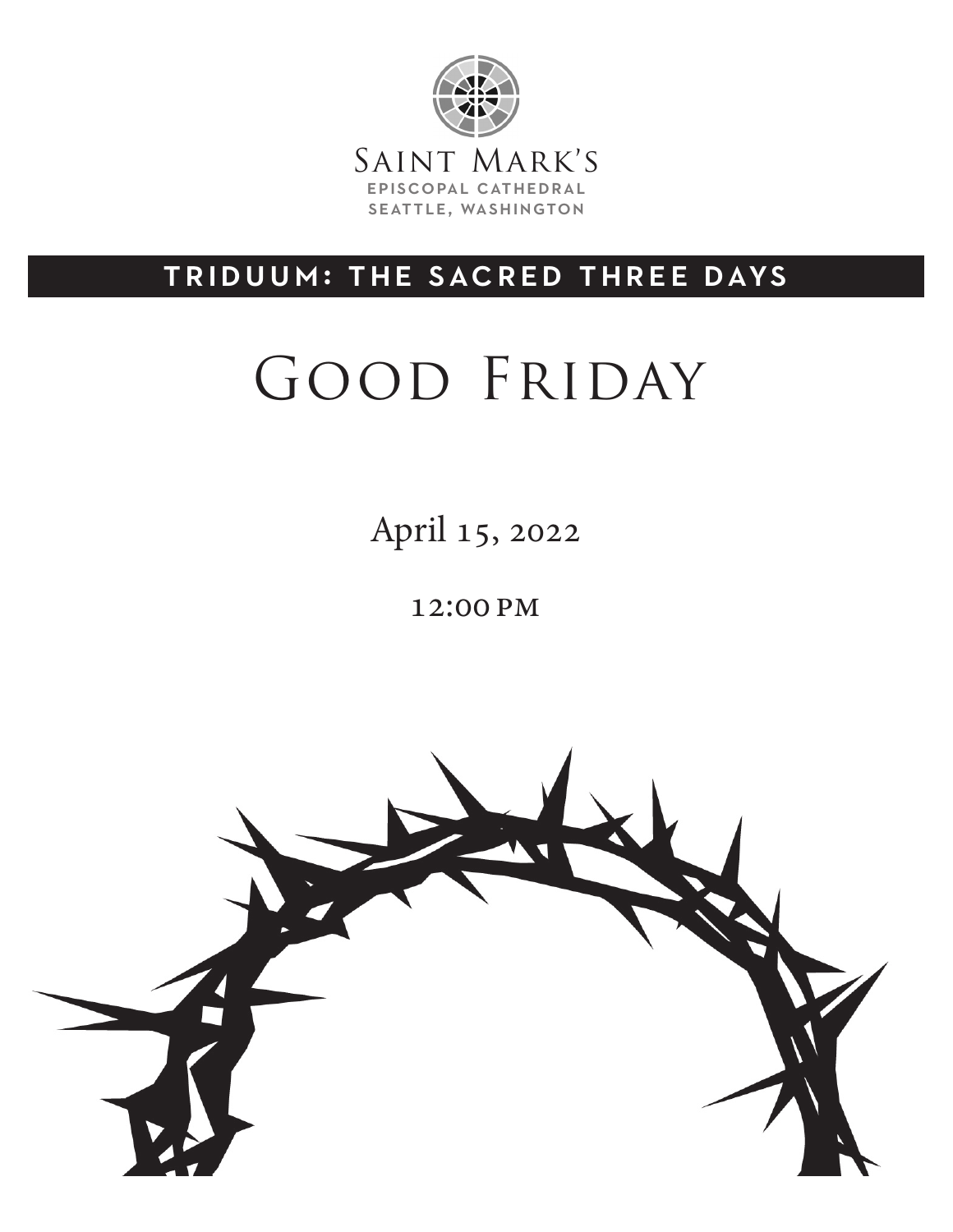*Saint Mark's Cathedral acknowledges that we gather on the traditional land of the first people of Seattle, the Duwamish People, who are still here, and we honor with gratitude the land itself and the life of the Duwamish Tribe.*

*Welcome to Saint Mark's Cathedral. Wherever you are on your spiritual journey, you are welcome here!*

*If you are new to Saint Mark's and would like to learn more, please consider completing a newcomer form found in the pew rack, visit*  saintmarks.org/newcomers *or simply contact one of the clergy. Grace and peace to you!*

# THE OPENING RITE

*The Assembly gathers in silence.*

*All stand, as able, as the ministers of the liturgy enter in silence.* 

*All kneel in silent prayer. For those unable to kneel, a deep bow is appropriate.*

#### **greeting & collect**

*Officiant* Blessed be our God. *Assembly* **For ever and ever. Amen.** *Officiant* Let us pray.

> ALMIGHTY GOD, we pray you graciously to behold this your family, for whom<br>
> our Lord Jesus Christ was willing to be betrayed, and given into the hands of sinners, and to suffer death upon the cross; who now lives and reigns with you and the Holy Spirit, one God, for ever and ever.

*All* **Amen.**

*Please be seated.*

### THE LITURGY OF THE WORD

**reading** *Isaiah 52:13–53:12* TEE, my servant shall prosper; he shall be exalted and lifted up, and shall be very high. Just as there were many who were astonished at him —so marred was his appearance, beyond human semblance, and his form beyond that of mortals so he shall startle many nations;

kings shall shut their mouths because of him;

for that which had not been told them they shall see,

and that which they had not heard they shall contemplate.

Who has believed what we have heard?

And to whom has the arm of the LORD been revealed? For he grew up before him like a young plant,

and like a root out of dry ground;

he had no form or majesty that we should look at him,

nothing in his appearance that we should desire him.

He was despised and rejected by others;

a man of suffering and acquainted with infirmity; and as one from whom others hide their faces

he was despised, and we held him of no account.

Surely he has borne our infirmities

and carried our diseases;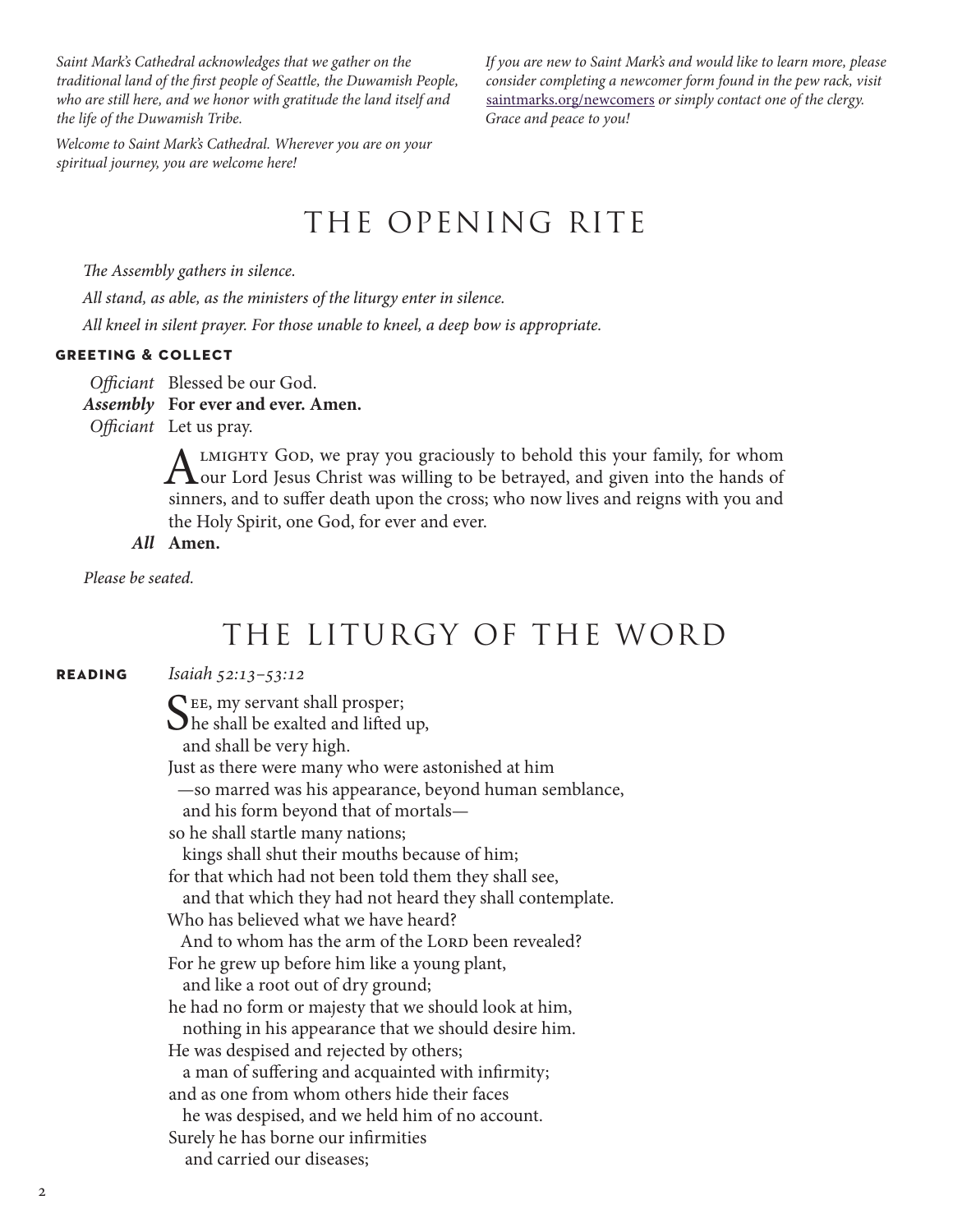yet we accounted him stricken, struck down by God, and afflicted. But he was wounded for our transgressions, crushed for our iniquities; upon him was the punishment that made us whole, and by his bruises we are healed. All we like sheep have gone astray; we have all turned to our own way, and the LORD has laid on him the iniquity of us all.

He was oppressed, and he was afflicted, yet he did not open his mouth; like a lamb that is led to the slaughter, and like a sheep that before its shearers is silent, so he did not open his mouth. By a perversion of justice he was taken away. Who could have imagined his future? For he was cut off from the land of the living, stricken for the transgression of my people. They made his grave with the wicked

and his tomb with the rich, although he had done no violence, and there was no deceit in his mouth.

Yet it was the will of the LORD to crush him with pain. When you make his life an offering for sin, he shall see his offspring, and shall prolong his days; through him the will of the Lorp shall prosper. Out of his anguish he shall see light; he shall find satisfaction through his knowledge. The righteous one, my servant, shall make many righteous, and he shall bear their iniquities. Therefore I will allot him a portion with the great, and he shall divide the spoil with the strong; because he poured out himself to death, and was numbered with the transgressors; yet he bore the sin of many, and made intercession for the transgressors.

*Reader* Hear what the Spirit is saying to God's people. *Assembly* **Thanks be to God.**

**psalm** *Psalm 22:1-11 ◆* (*read by all in unsion*)

*Deus, Deus meus*

 $\mathbf{M}^{\text{Y} \text{ GOD, \, my} \text{ God, why have you forsaken me? }$  \* and are so far from my cry and from the words of my distress?

O my God, I cry in the daytime, but you do not answer; \* by night as well, but I find no rest.

Yet you are the Holy One, \* enthroned upon the praises of Israel.

Our forefathers put their trust in you; \* they trusted, and you delivered them.

They cried out to you and were delivered; \* they trusted in you and were not put to shame.

But as for me, I am a worm and no man, \* scorned by all and despised by the people.

All who see me laugh me to scorn; \* they curl their lips and wag their heads, saying,

"He trusted in the LORD; let him deliver him;  $*$ let him rescue him, if he delights in him."

Yet you are he who took me out of the womb, \* and kept me safe upon my mother's breast.

I have been entrusted to you ever since I was born; \* you were my God when I was still in my mother's womb.

Be not far from me, for trouble is near, \* and there is none to help. ◆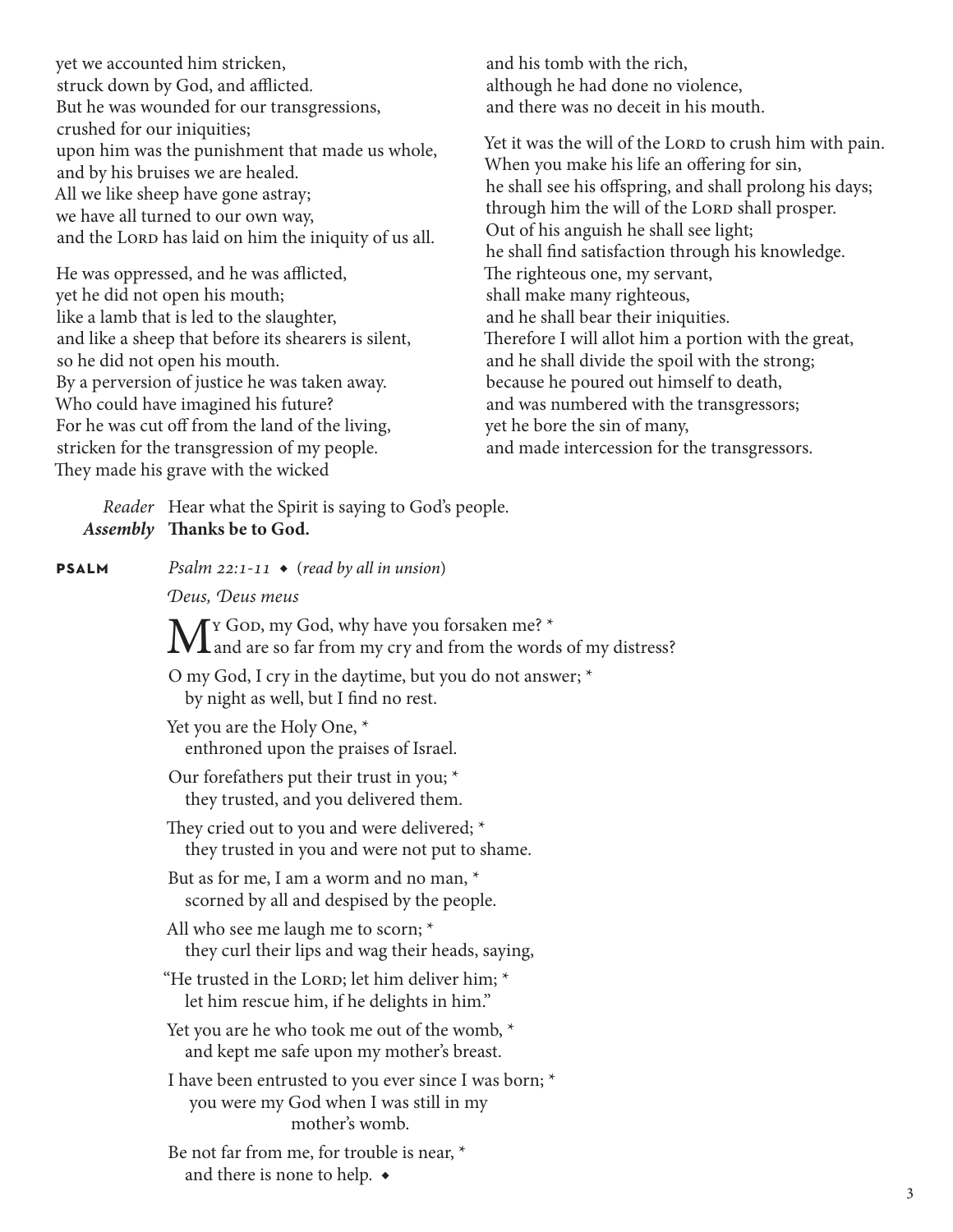#### **reading** *Hebrews 4:14-16;5:7-9*

CINCE, then, we have a great high priest who has passed through the heavens,  $\bigcup$ Jesus, the Son of God, let us hold fast to our confession. For we do not have a high priest who is unable to sympathize with our weaknesses, but we have one who in every respect has been tested as we are, yet without sin. Let us therefore approach the throne of grace with boldness, so that we may receive mercy and find grace to help in time of need.

In the days of his flesh, Jesus offered up prayers and supplications, with loud cries and tears, to the one who was able to save him from death, and he was heard because of his reverent submission. Although he was a Son, he learned obedience through what he suffered; and having been made perfect, he became the source of eternal salvation for all who obey him.

*Reader* Hear what the Spirit is saying to God's people. *Assembly* **Thanks be to God.**

# THE PASSION OF OUR LORD JESUS CHRIST ACCORDING TO JOHN

*The purpose for proclaiming the Passion narrative at length is to enable the Assembly to experience the love of Christ offered to all people, despite our sins. It is a love that even death could not vanquish. The tragic crimes committed during the Passion of Christ cannot be attributed indiscriminately to all Jews of that time, nor to Jews today, and we should beware of reading these scriptures as polemic against Jews. We are mindful that Jesus, his mother Mary, and the apostles all were Jewish. We claim that Christ's death and resurrection, and the grace and love of God we interpret as gifts offered through them, are indeed offered to all people of all times.*

#### *Please remain seated. The Assembly speaks aloud the text printed in bold. John 18:1–19:42*

Jesus went out with his disciples across the Kidron valley to a place where there was<br>a garden, which he and his disciples entered. Now Judas, who betrayed him, also **E** Esus went out with his disciples across the Kidron valley to a place where there was knew the place, because Jesus often met there with his disciples. So Judas brought a detachment of soldiers together with police from the chief priests and the Pharisees, and they came there with lanterns and torches and weapons. Then Jesus, knowing all that was to happen to him, came forward and asked them, "Whom are you looking for?" They answered, **"Jesus of Nazareth."** Jesus replied, "I am he." Judas, who betrayed him, was standing with them. When Jesus said to them, "I am he," they stepped back and fell to the ground. Again he asked them, "Whom are you looking for?" And they said, **"Jesus of Nazareth."** Jesus answered, "I told you that I am he. So if you are looking for me, let these men go." This was to fulfill the word that he had spoken, "I did not lose a single one of those whom you gave me." Then Simon Peter, who had a sword, drew it, struck the high priest's slave, and cut off his right ear. The slave's name was Malchus. Jesus said to Peter, "Put your sword back into its sheath. Am I not to drink the cup that the Father has given me?"

So the soldiers, their officer, and the Jewish police arrested Jesus and bound him. First they took him to Annas, who was the father-in-law of Caiaphas, the high priest that year. Caiaphas was the one who had advised the Jews that it was better to have one person die for the people.

Simon Peter and another disciple followed Jesus. Since that disciple was known to the high priest, he went with Jesus into the courtyard of the high priest, but Peter was standing outside at the gate. So the other disciple, who was known to the high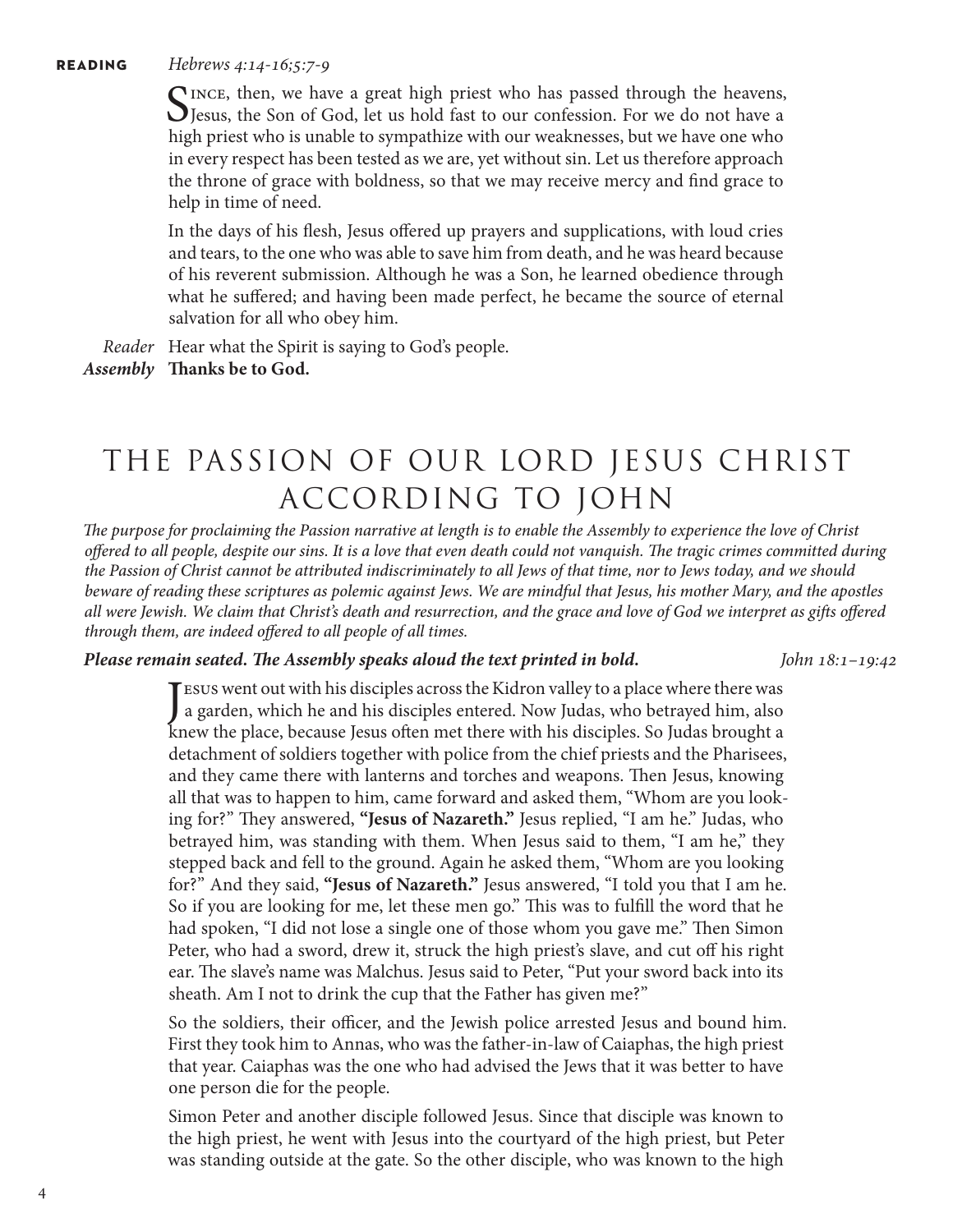priest, went out, spoke to the woman who guarded the gate, and brought Peter in. The woman said to Peter, "You are not also one of this man's disciples, are you?" He said, "I am not." Now the slaves and the police had made a charcoal fire because it was cold, and they were standing around it and warming themselves. Peter also was standing with them and warming himself.

Then the high priest questioned Jesus about his disciples and about his teaching. Jesus answered, "I have spoken openly to the world; I have always taught in synagogues and in the temple, where all the Jews come together. I have said nothing in secret. Why do you ask me? Ask those who heard what I said to them; they know what I said." When he had said this, one of the police standing nearby struck Jesus on the face, saying, "Is that how you answer the high priest?" Jesus answered, "If I have spoken wrongly, testify to the wrong. But if I have spoken rightly, why do you strike me?" Then Annas sent him bound to Caiaphas the high priest.

Now Simon Peter was standing and warming himself. They asked him, "You are not also one of his disciples, are you?" He denied it and said, "I am not." One of the slaves of the high priest, a relative of the man whose ear Peter had cut off, asked, "Did I not see you in the garden with him?" Again Peter denied it, and at that moment the cock crowed.

Then they took Jesus from Caiaphas to Pilate's headquarters. It was early in the morning. They themselves did not enter the headquarters, so as to avoid ritual defilement and to be able to eat the Passover. So Pilate went out to them and said, "What accusation do you bring against this man?" They answered, **"If this man were not a criminal, we would not have handed him over to you."** Pilate said to them, "Take him yourselves and judge him according to your law." The Jews replied, **"We are not permitted to put anyone to death."** (This was to fulfill what Jesus had said when he indicated the kind of death he was to die.)

Then Pilate entered the headquarters again, summoned Jesus, and asked him, "Are you the King of the Jews?" Jesus answered, "Do you ask this on your own, or did others tell you about me?" Pilate replied, "I am not a Jew, am I? Your own nation and the chief priests have handed you over to me. What have you done?" Jesus answered, "My kingdom is not from this world. If my kingdom were from this world, my followers would be fighting to keep me from being handed over to the Jews. But as it is, my kingdom is not from here." Pilate asked him, "So you are a king?" Jesus answered, "You say that I am a king. For this I was born, and for this I came into the world, to testify to the truth. Everyone who belongs to the truth listens to my voice." Pilate asked him, "What is truth?"

After he had said this, he went out to the Jews again and told them, "I find no case against him. But you have a custom that I release someone for you at the Passover. Do you want me to release for you the King of the Jews?" They shouted in reply, **"Not this man, but Barabbas!"** Now Barabbas was a bandit.

Then Pilate took Jesus and had him flogged. And the soldiers wove a crown of thorns and put it on his head, and they dressed him in a purple robe. They kept coming up to him, saying, **"Hail, King of the Jews!"** and striking him on the face. Pilate went out again and said to them, "Look, I am bringing him out to you to let you know that I find no case against him." So Jesus came out, wearing the crown of thorns and the purple robe. Pilate said to them, "Here is the man!" When the chief priests and the police saw him, they shouted, **"Crucify him! Crucify him!"** Pilate said to them, "Take him yourselves and crucify him; I find no case against him." The Jews answered him, **"We have a law, and according to that law he ought to die because he has claimed to be the Son of God."**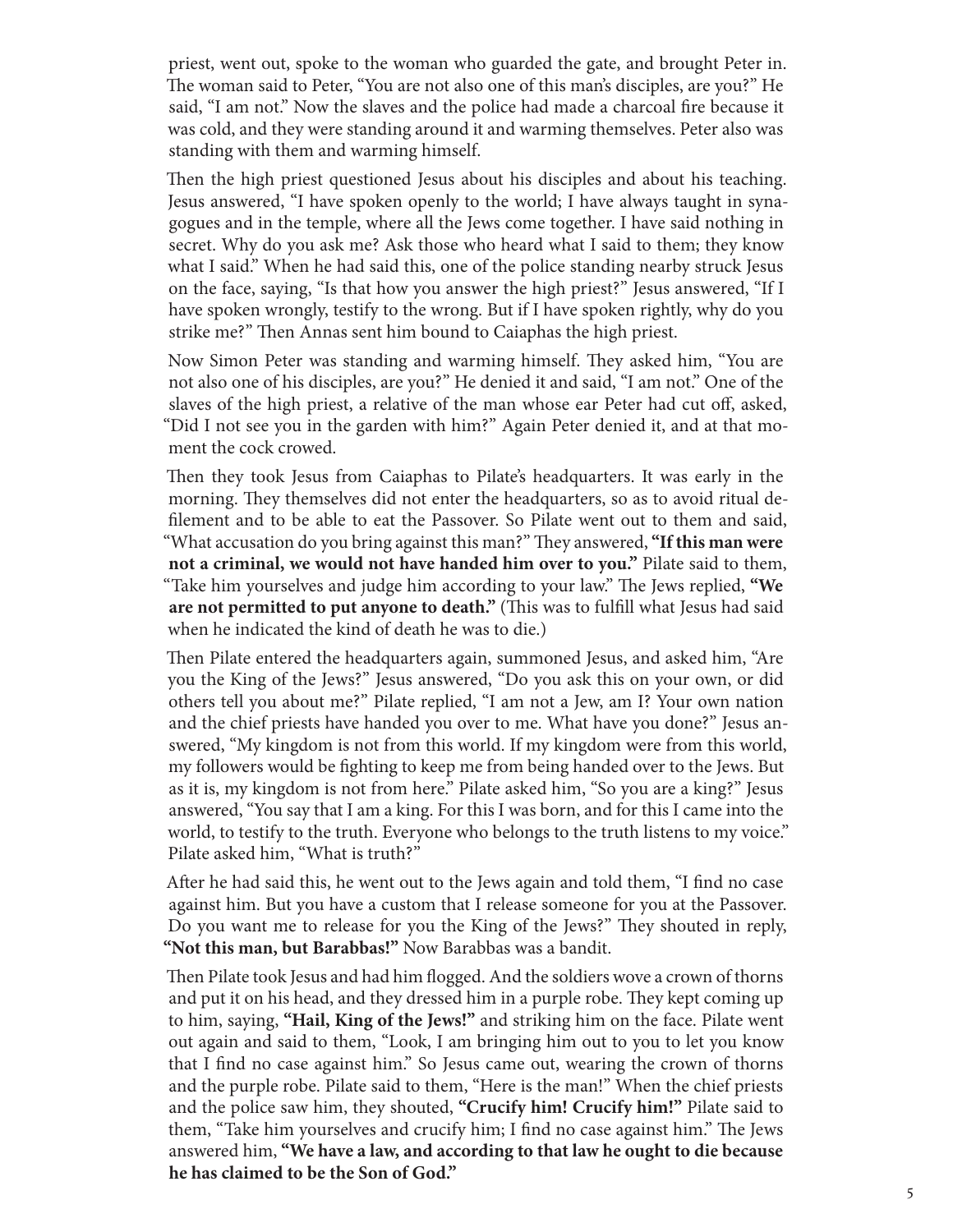Now when Pilate heard this, he was more afraid than ever. He entered his head-<br>quarters again and asked Jesus, "Where are you from?" But Jesus gave him no answer. Pilate therefore said to him, "Do you refuse to speak to me? Do you not know that I have power to release you, and power to crucify you?" Jesus answered him, "You would have no power over me unless it had been given you from above; therefore the one who handed me over to you is guilty of a greater sin." From then on Pilate tried to release him, but the Jews cried out, **"If you release this man, you are no friend of the emperor. Everyone who claims to be a king sets himself against the emperor."**

When Pilate heard these words, he brought Jesus outside and sat on the judge's bench at a place called The Stone Pavement, or in Hebrew Gabbatha. Now it was the day of Preparation for the Passover; and it was about noon. He said to the Jews, "Here is your King!" They cried out, **"Away with him! Away with him! Crucify him!"** Pilate asked them, "Shall I crucify your King?" The chief priests answered, **"We have no king but the emperor."** Then he handed him over to them to be crucified.

So they took Jesus; and carrying the cross by himself, he went out to what is called The Place of the Skull, which in Hebrew is called Golgotha.

#### *All stand, as able.*

There they crucified him, and with him two others, one on either side, with Jesus between them. Pilate also had an inscription written and put on the cross. It read, "Jesus of Nazareth, the King of the Jews." Many of the Jews read this inscription, because the place where Jesus was crucified was near the city; and it was written in Hebrew, in Latin, and in Greek. Then the chief priests of the Jews said to Pilate, **"Do not write, 'The King of the Jews,' but, 'This man said, I am King of the Jews.'"** Pilate answered, "What I have written I have written." When the soldiers had crucified Jesus, they took his clothes and divided them into four parts, one for each soldier. They also took his tunic; now the tunic was seamless, woven in one piece from the top. So they said to one another, "Let us not tear it, but cast lots for it to see who will get it." This was to fulfill what the scripture says,

> "They divided my clothes among themselves, and for my clothing they cast lots."

And that is what the soldiers did.

Meanwhile, standing near the cross of Jesus were his mother, and his mother's sister, Mary the wife of Clopas, and Mary Magdalene. When Jesus saw his mother and the disciple whom he loved standing beside her, he said to his mother, "Woman, here is your son." Then he said to the disciple, "Here is your mother." And from that hour the disciple took her into his own home.

After this, when Jesus knew that all was now finished, he said (in order to fulfill the scripture), "I am thirsty." A jar full of sour wine was standing there. So they put a sponge full of the wine on a branch of hyssop and held it to his mouth. When Jesus had received the wine, he said, "It is finished." Then he bowed his head and gave up his spirit.

*All kneel, as able. To minimize noise, for those in pews, please leave your kneeler lowered until the end of the service.*

#### *When the Officiant stands, all stand and remain standing until the end of the Passion.*

Since it was the day of Preparation, the Jews did not want the bodies left on the cross during the sabbath, especially because that sabbath was a day of great solemnity. So they asked Pilate to have the legs of the crucified men broken and the bodies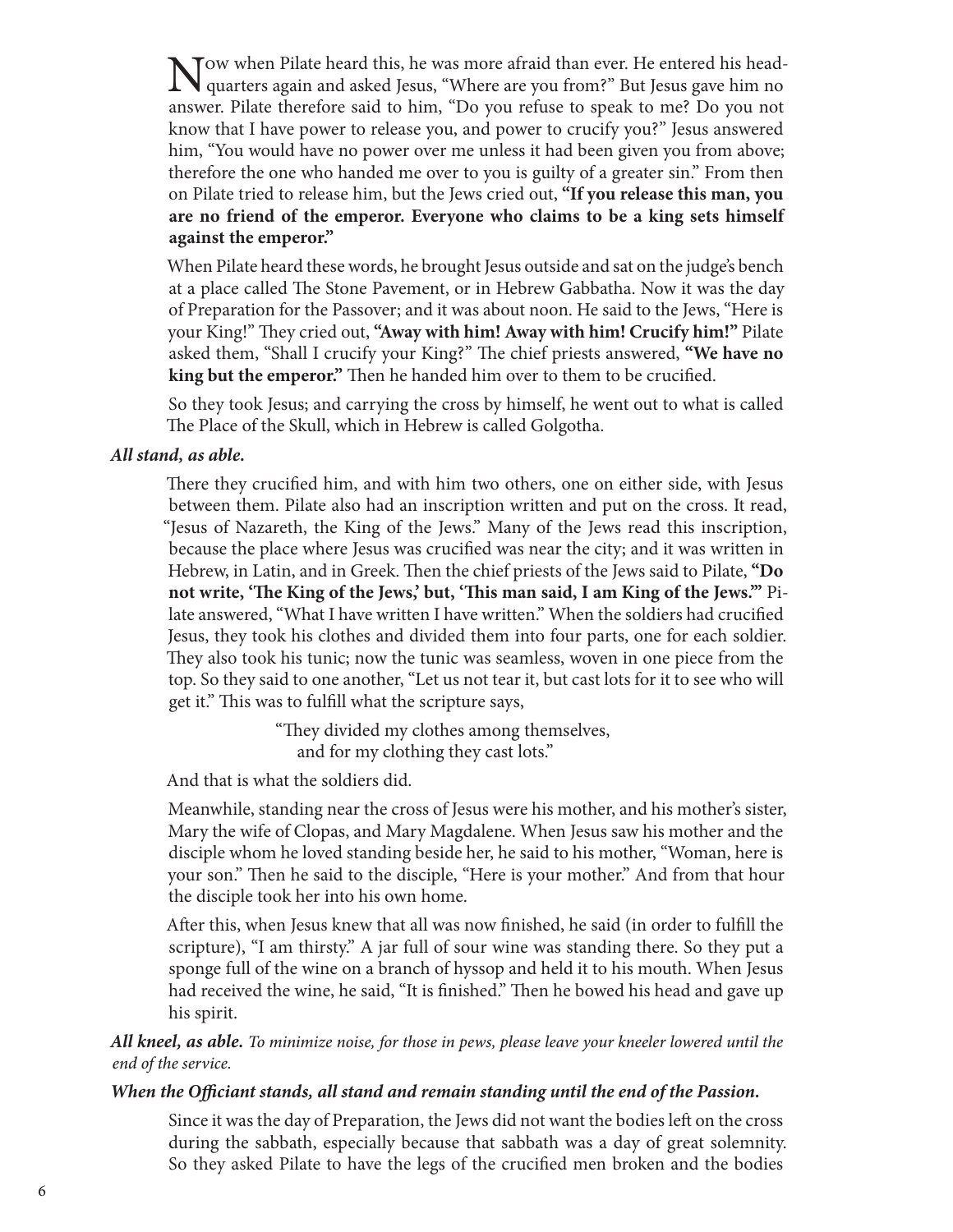removed. Then the soldiers came and broke the legs of the first and of the other who had been crucified with him. But when they came to Jesus and saw that he was already dead, they did not break his legs. Instead, one of the soldiers pierced his side with a spear, and at once blood and water came out. (He who saw this has testified so that you also may believe. His testimony is true, and he knows that he tells the truth.) These things occurred so that the scripture might be fulfilled, "None of his bones shall be broken." And again another passage of scripture says, "They will look on the one whom they have pierced."

After these things, Joseph of Arimathea, who was a disciple of Jesus, though a secret one because of his fear of the Jews, asked Pilate to let him take away the body of Jesus. Pilate gave him permission; so he came and removed his body. Nicodemus, who had at first come to Jesus by night, also came, bringing a mixture of myrrh and aloes, weighing about a hundred pounds. They took the body of Jesus and wrapped it with the spices in linen cloths, according to the burial custom of the Jews. Now there was a garden in the place where he was crucified, and in the garden there was a new tomb in which no one had ever been laid. And so, because it was the Jewish day of Preparation, and the tomb was nearby, they laid Jesus there. *◆*

**homily** The Reverend Canon Jennifer King Daugherty



#### **offering**

*An offering of money is collected. It is a longstanding tradition for Episcopalians to offer gifts on Good Friday for the ministry of the Church in Jerusalem and the Middle East. This year, our offerings go to* American Friends of the Episcopal Diocese of Jerusalem*, a life-saving ministry in a place of great suffering. You may also give using Venmo via QR code located on the right.*



#### **music during the offering**

*Improvised woodwind meditations on Passiontide hymns* James Falzone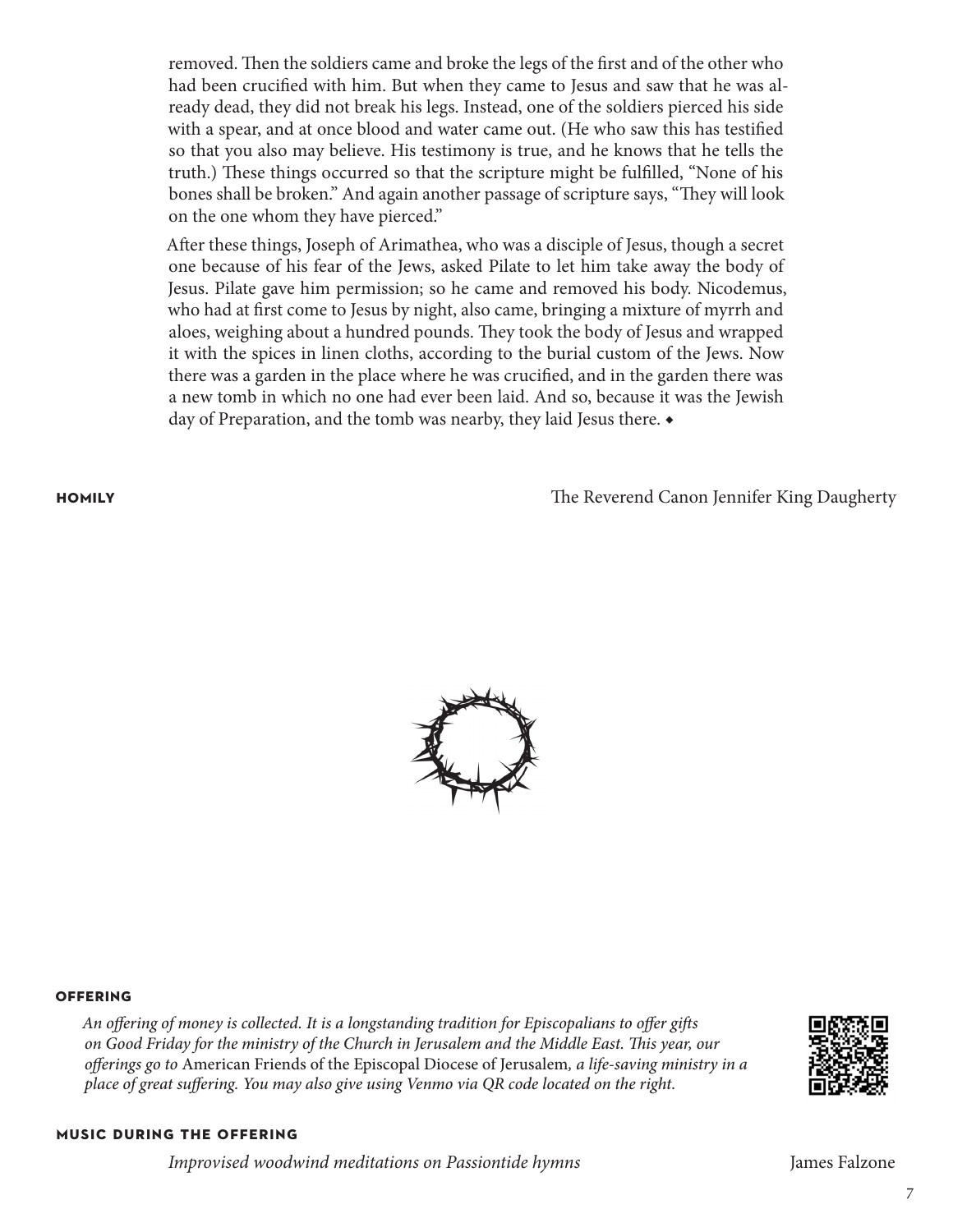# THE SOLEMN COLLECTS

#### *All stand, as able.*

*Officiant* Dear People of God: Our heavenly Father sent his Son into the world, not to condemn the world, but that the world through him might be saved; that all who believe in him might be delivered from the power of sin and death, and become heirs with him of everlasting life.

We pray, therefore, for people everywhere according to their needs.

*◆ ◆ ◆*

*Preacher* Let us pray for the holy catholic Church of Christ throughout the world;

For its unity in witness and service For all bishops and other ministers and the people whom they serve For Greg, Melissa, and Brian, our Bishops, and all the people of this diocese For all Christians in this community For those isolated due to illness or age For those about to be baptized, particularly Avery, Genevieve, Marie, and Maisie

That God will confirm the Church in faith, increase it in love, and preserve it in peace.

*All kneel, as able. Silence. All rise.*

- *Officiant* Almighty and everlasting God, by whose Spirit the whole body of your faithful people is governed and sanctified: Receive our supplications and prayers which we offer before you for all members of your holy Church, that in their vocation and ministry they may truly and devoutly serve you; through our Lord and Savior Jesus Christ.
	- *All* **Amen.**

*◆ ◆ ◆*

*Preacher* Let us pray for all nations and peoples of the earth, and for those in authority among them;

For Joseph, the President of the United States For Jay, our Governor, and Bruce, our Mayor For the Congress and the Supreme Court For the Members and Representatives of the United Nations For all who serve the common good

That by God's help they may seek justice and truth, and live in peace and concord.

*All kneel, as able. Silence. All rise.*

*Officiant* Almighty God, kindle, we pray, in every heart the true love of peace, and guide with your wisdom those who take counsel for the nations of the earth; that in tranquillity your dominion may increase, until the earth is filled with the knowledge of your love; through Jesus Christ our Lord.

*All* **Amen.**

*◆ ◆ ◆*

*Preacher* Let us pray for all who suffer and are afflicted in body or in mind;

For those who are hungry or homeless, in despair, or oppressed For those who are sick or wounded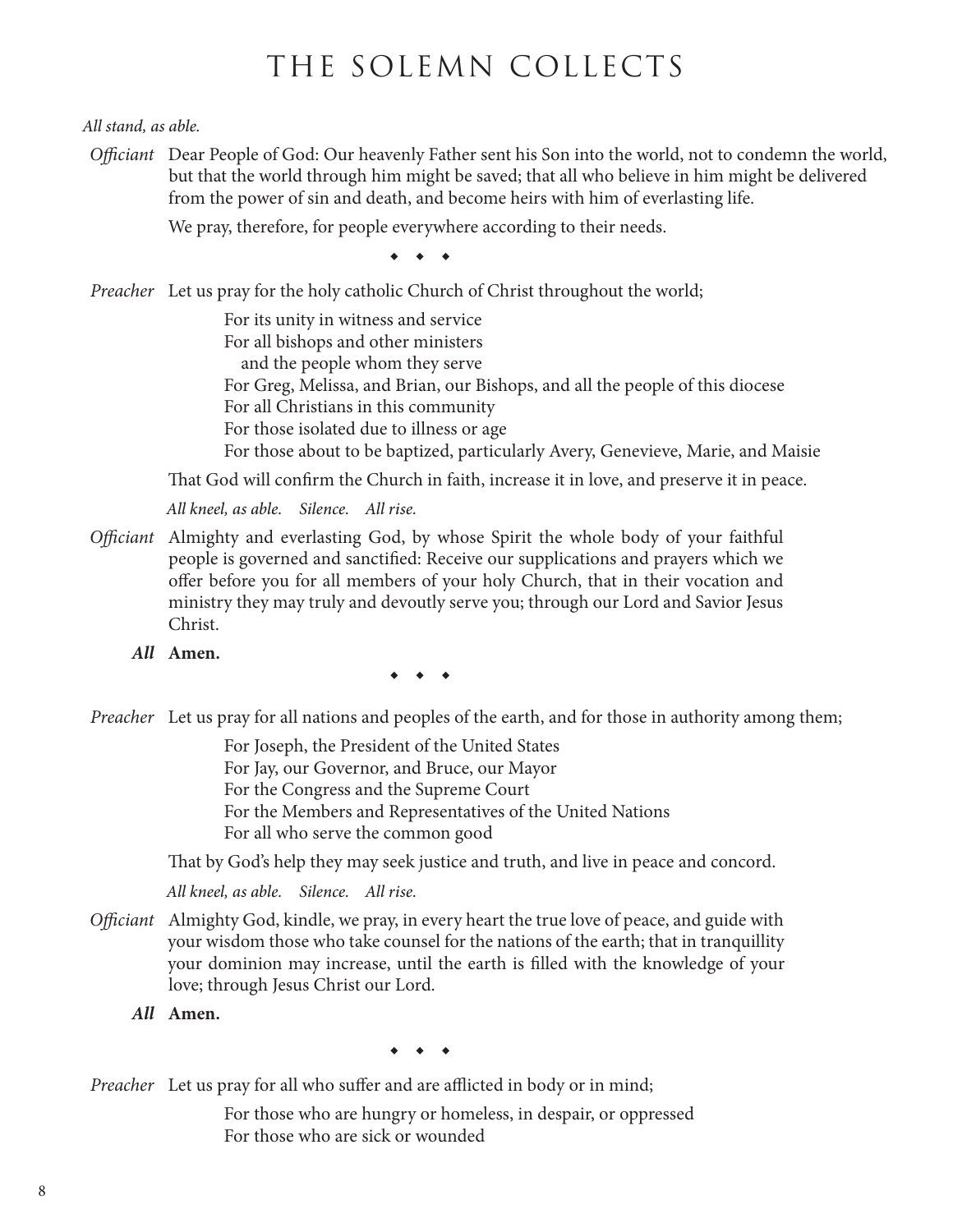For those who are afflicted in this time of pandemic For those who work in hospitals, clinics, nursing homes, and laboratories For those in loneliness, fear, and anguish For those who face temptation, doubt, and despair For those who are sorrowful or bereaved For prisoners and captives, and those in mortal danger

That God's mercy will comfort and relieve them, and grant them the knowledge of God's love, and stir up in us the will and patience to minister to their needs.

*All kneel, as able. Silence. All rise.*

- *Officiant* Gracious God, the comfort of all who sorrow, the strength of all who suffer: Let the cry of those in misery and need come to you, that they may find your mercy present with them in all their afflictions; and give us, we pray, the strength to serve them for the sake of him who suffered for us, your Son Jesus Christ our Lord.
	- *All* **Amen.**

*◆ ◆ ◆*

*Preacher* Let us pray for all who have not received the Gospel of Christ;

For those who have never heard the word of salvation For those who have lost their faith For those hardened by sin or indifference For those trapped by contempt or scorn

For those who are enemies of the cross of Christ and persecutors of his disciples For those who in the name of Christ have persecuted others

That God will open their hearts to the truth, and lead them to faith and obedience.

*All kneel, as able. Silence. All rise.*

- *Officiant* Merciful God, creator of all the peoples of the earth and lover of souls: Have compassion on all who do not know you as you are revealed in your Son Jesus Christ; let your Gospel be preached with grace and power to those who have not heard it; turn the hearts of those who resist it; and bring home to your fold those who have gone astray; that there may be one flock under one shepherd, Jesus Christ our Lord.
	- *All* **Amen.**

*◆ ◆ ◆*

*Preacher* Let us commit ourselves to our God, and pray for the grace of a holy life, that, with all who have departed this world and have died in the peace of Christ, and those whose faith is known to God alone, we may be accounted worthy to enter into the fullness of the joy of our Lord, and receive eternal life in the day of resurrection.

*All kneel, as able. Silence. All rise.*

- *Officiant* God of unchangeable power and eternal light: Look favorably on your whole Church, that wonderful and sacred mystery; by the effectual working of your providence, carry out in tranquillity the plan of salvation; let the whole world see and know that things which were cast down are being raised up, and things which had grown old are being made new, and that all things are being brought to their perfection by him through whom all things were made, your Son Jesus Christ our Lord; who lives and reigns with you, in the unity of the Holy Spirit, one God, for ever and ever.
	- *All* **Amen.**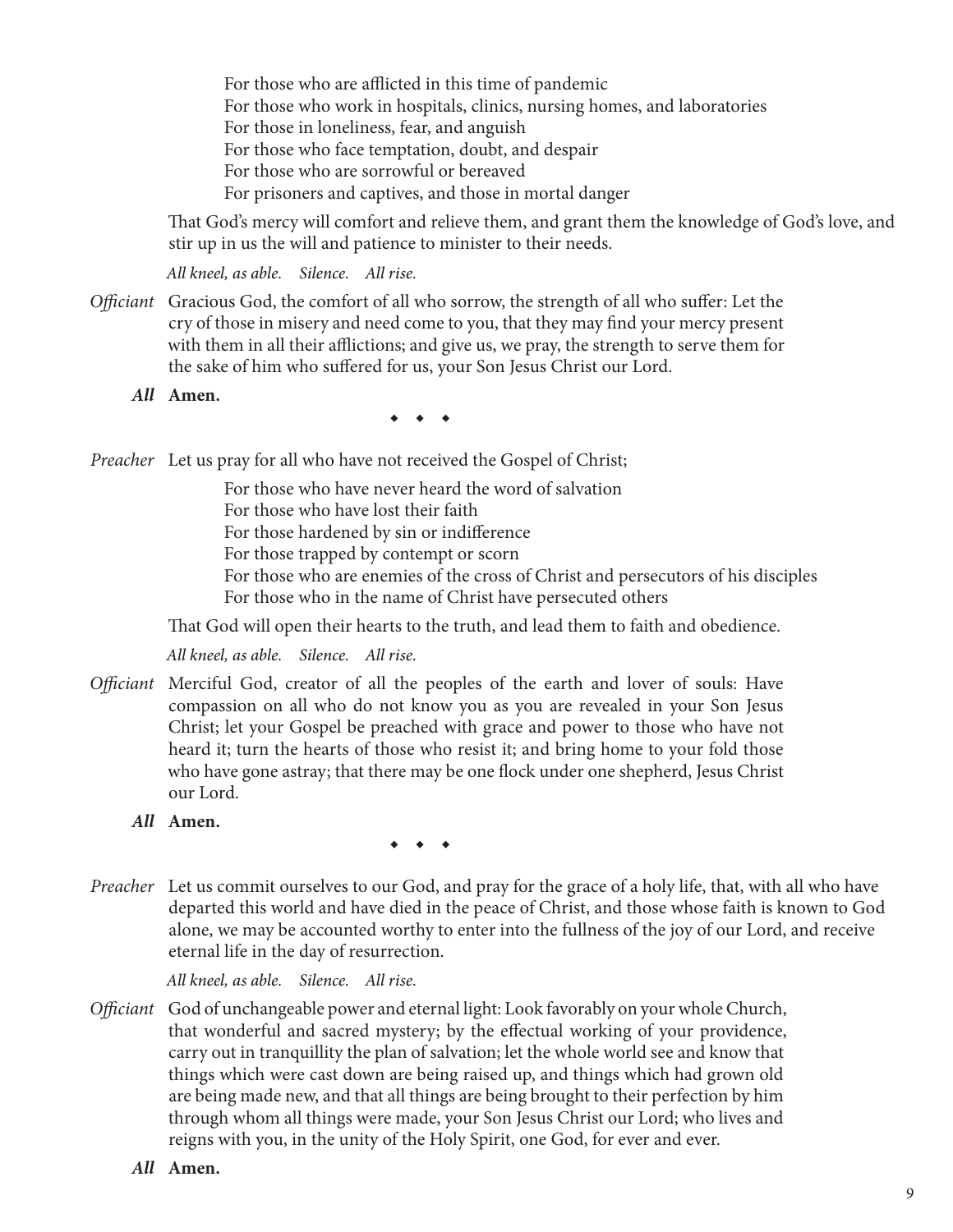# CONTEMPLATION OF THE CROSS

*Acolytes bring a cross into the cathedral. The procession pauses three times to proclaim:*

*Officiant* Behold the wood of the cross, on which is hung our salvation.

*Assembly* **Come, let us adore him.**

#### **anthem**

| <i>Officiant</i> We adore you, O Christ, and we bless you,                                                      |
|-----------------------------------------------------------------------------------------------------------------|
| Assembly because by your holy cross you have redeemed the world.                                                |
| Officiant If we have died with him, we shall also live with him;<br>if we endure, we shall also reign with him. |
| Assembly We adore you, O Christ, and we bless you,                                                              |

**because by your holy cross you have redeemed the world.**





 $\hbar$ 

ere Yo

,  $\overline{T}$ 

 $\overline{N}$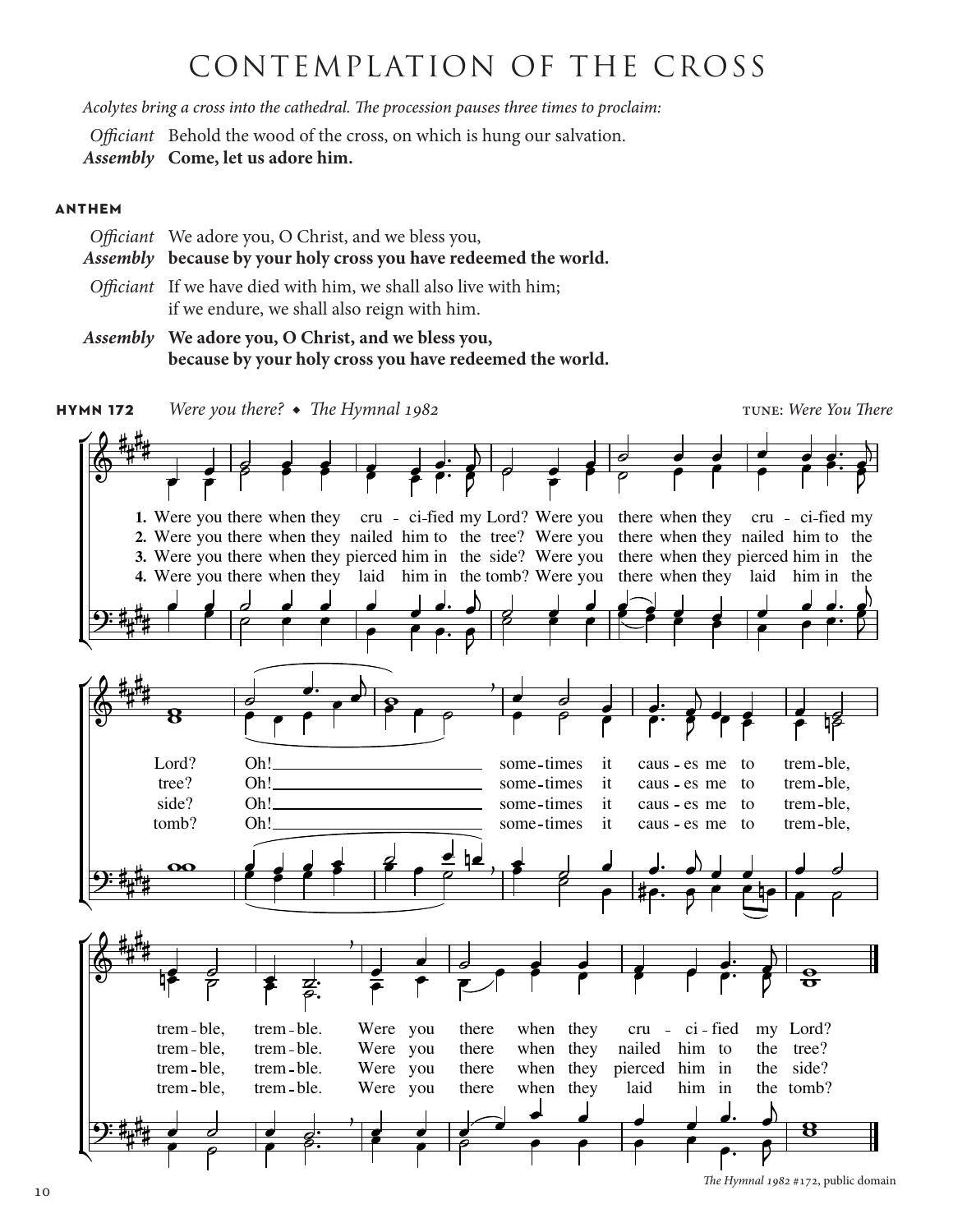#### **the lord's prayer**

*All* **Our Father in heaven, hallowed be your Name, your kingdom come, your will be done, on earth as in heaven. Give us today our daily bread. Forgive us our sins as we forgive those who sin against us. Save us from the time of trial, and deliver us from evil. For the kingdom, the power, and the glory are yours, now and for ever. Amen.**

#### **concluding prayer**

*Officiant* Lord Jesus Christ, Son of the living God, we pray you to set your passion, cross, and death between your judgment and our souls, now and in the hour of our death. Give mercy and grace to the living; pardon and rest to the dead; to your holy Church peace and concord; and to us sinners everlasting life and glory; for with the Father and the Holy Spirit you live and reign, one God, now and for ever.

#### *All* **Amen.**

*All are invited to spend time contemplating the mystery and paradox of the cross, an instrument of torture and death, yet also a symbol of Christ's sacred journey through death to resurrection.*

*As part of your contemplation, you are welcome to come forward to engage the cross in any manner you wish some may choose to bow or kneel before the cross, or to touch its wood.* 

*You are also welcome to remain in your pew in quiet reflection, or to engage with the Stations of the Cross sculptures by Virginia Maksymowicz hung around the perimeter of the nave. Depart when you wish.*

#### **music during the contemplation of the cross**

*Improvised woodwind meditations on Passiontide hymns* James Falzone

*Immediately following the liturgy, priests will be available in Thomsen Chapel to offer the Sacrament of Reconciliation, sometimes called "private confession."*